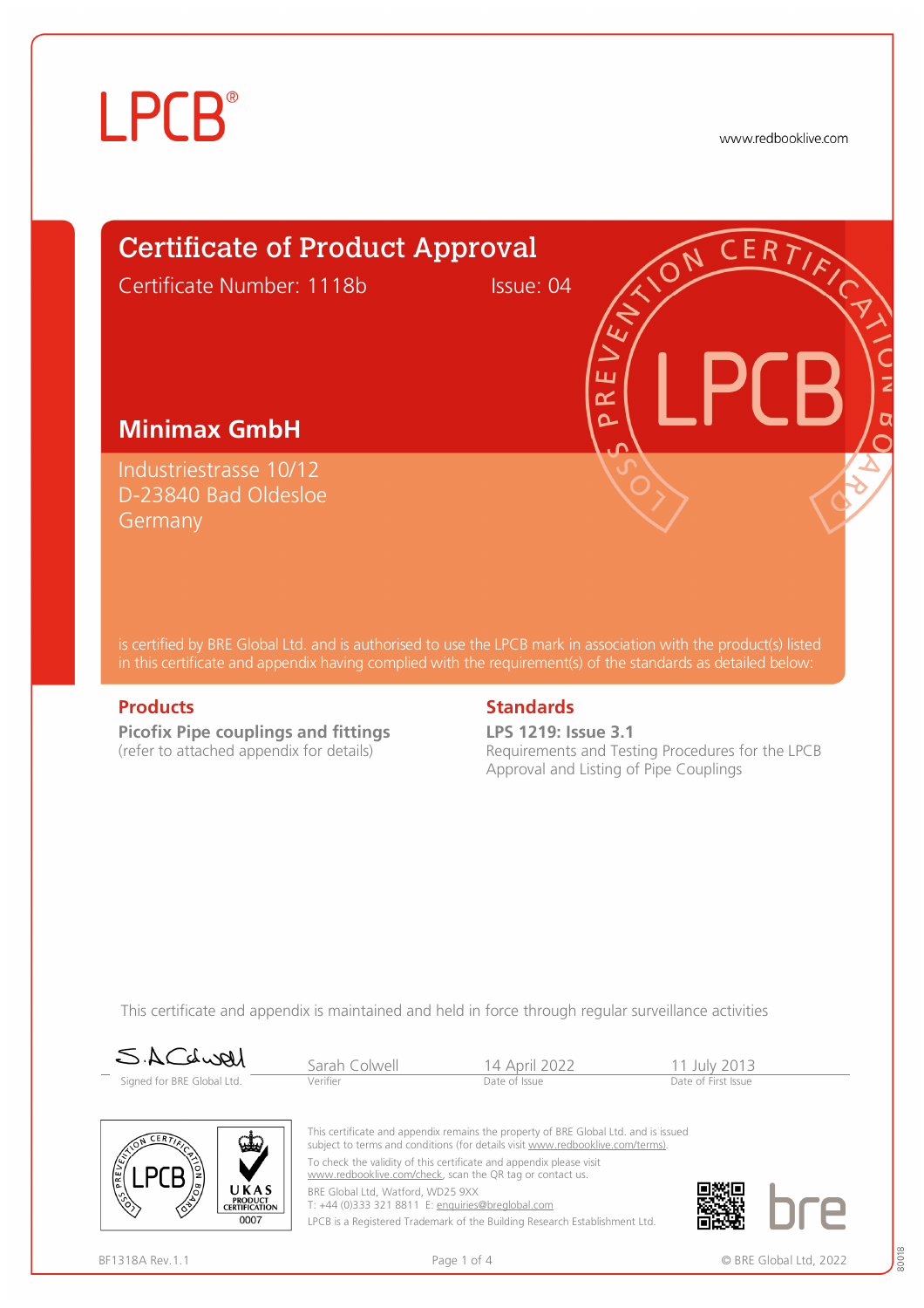### Appendix to Certificate No: 1118b Minimax GmbH

Issue: 04

#### **Picofix Pipe couplings**

| <b>Product Name</b> | Nominal<br>Size<br>(mm) | Pipe Outside<br>Diameter<br>(mm) | Pipe<br><b>Ends</b> | Gasket<br>Type | Maximum<br>Working<br>Pressure<br>(bar) | LPCB Ref. No. |
|---------------------|-------------------------|----------------------------------|---------------------|----------------|-----------------------------------------|---------------|
| Type 900            | 25                      | 33.7                             | R&C                 | EPDM           | 20                                      | 1118b/01      |
|                     | 32                      | 42.4                             | R&C                 | EPDM           | 21                                      |               |
|                     | 40                      | 48.3                             | R&C                 | <b>EPDM</b>    | 21                                      |               |
|                     | 50                      | 60.3                             | R&C                 | <b>EPDM</b>    | 21                                      |               |
|                     | 65                      | 73.0                             | R&C                 | <b>EPDM</b>    | 21                                      |               |
|                     | 65                      | 76.1                             | R&C                 | EPDM           | 21                                      |               |
|                     | 80                      | 88.9                             | R&C                 | <b>EPDM</b>    | 21                                      |               |
|                     | 100                     | 114.3                            | R&C                 | <b>EPDM</b>    | 21                                      |               |
|                     | 125                     | 139.7                            | R&C                 | <b>EPDM</b>    | 21                                      |               |
|                     | 150                     | 165.1                            | R&C                 | <b>EPDM</b>    | 21                                      |               |
|                     | 150                     | 168.3                            | R&C                 | EPDM           | 21                                      |               |
|                     | 200                     | 219.1                            | R&C                 | <b>EPDM</b>    | 21                                      |               |
|                     | 250                     | 273.0                            | R&C                 | <b>EPDM</b>    | 20                                      |               |
|                     | 300                     | 323.9                            | R&C                 | <b>EPDM</b>    | 20                                      |               |
| Type 901            | 32                      | 42.4                             | R&C                 | <b>EPDM</b>    | 20                                      | 1118b/07      |
|                     | 40                      | 48.3                             | R&C                 | <b>EPDM</b>    | 20                                      |               |
|                     | 50                      | 60.3                             | R&C                 | <b>EPDM</b>    | 20                                      |               |
|                     | 65                      | 76.1                             | R&C                 | <b>EPDM</b>    | 20                                      |               |
|                     | 80                      | 88.9                             | R&C                 | <b>EPDM</b>    | 20                                      |               |

This certificate and appendix is maintained and held in force through regular surveillance activities

| SACdwell                   | Sarah Colwell | 14 April 2022 | 11 July 2013        |  |
|----------------------------|---------------|---------------|---------------------|--|
| Signed for BRE Global Ltd. | Verifier      | Date of Issue | Date of First Issue |  |



This certificate and appendix remains the property of BRE Global Ltd. and is issued subject to terms and conditions (for details visit [www.redbooklive.com/terms\)](http://www.redbooklive.com/terms)). To check the validity of this certificate and appendix please visit

[www.redbooklive.com/check,](http://www.redbooklive.com/check) scan the QR tag or contact us.

BRE Global Ltd, Watford, WD25 9XX

T: +44 (0)333 321 8811 E: [enquiries@breglobal.com](mailto:enquiries@breglobal.com)

LPCB is a Registered Trademark of the Building Research Establishment Ltd.

80018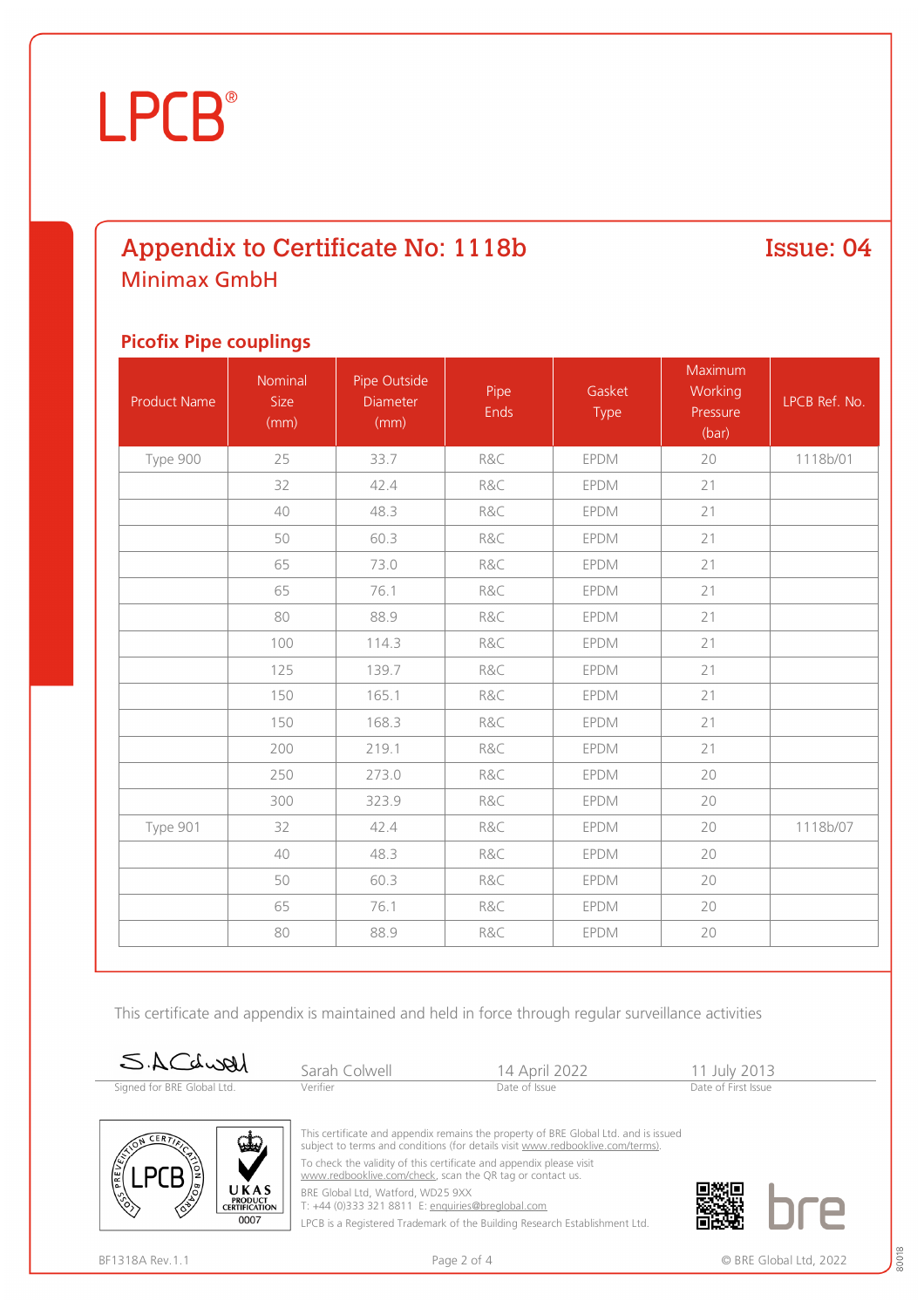### Appendix to Certificate No: 1118b Minimax GmbH

Issue: 04

| <b>Product Name</b> | <b>Nominal</b><br><b>Size</b><br>(mm) | Pipe Outside<br><b>Diameter</b><br>(mm) | Pipe<br><b>Ends</b> | Gasket<br><b>Type</b> | <b>Maximum</b><br>Working<br>Pressure<br>(bar) | LPCB Ref. No. |
|---------------------|---------------------------------------|-----------------------------------------|---------------------|-----------------------|------------------------------------------------|---------------|
| Type 901            | 100                                   | 114.3                                   | R&C                 | EPDM                  | 20                                             | 1118b/07      |
|                     | 125                                   | 139.7                                   | R&C                 | EPDM                  | 20                                             |               |
|                     | 150                                   | 165.1                                   | R&C                 | EPDM                  | 20                                             |               |
|                     | 150                                   | 168.3                                   | R&C                 | EPDM                  | 20                                             |               |
|                     | 200                                   | 219.1                                   | R&C                 | <b>EPDM</b>           | 20                                             |               |

### **Picofix Pipe fittings**

| <b>Product Name</b>    | Model No. | Pipe Outside<br><b>Diameter</b><br>(mm)                                      | Maximum<br>Working<br>Pressure<br>(bar) | LPCB Ref. No. |
|------------------------|-----------|------------------------------------------------------------------------------|-----------------------------------------|---------------|
| $90^\circ$ elbow       | 910       | 33.7, 42.4, 48.3, 273.0                                                      | 20                                      | 1118b/02      |
| Short Radius 90° elbow | 910S      | 60.3, 73.0, 76.1, 88.9, 114.3,<br>139.7, 165.1, 168.3, 219.1                 | 20                                      | 1118b/08      |
| Long Radius 90° elbow  | 910LR     | 114.3                                                                        | 20                                      | 1118b/09      |
| $45^\circ$ elbow       | 920       | 42.4, 48.3, 60.3, 76.1, 88.9,<br>114.3, 139.7, 165.1, 168.3,<br>219.1, 273.0 | 20                                      | 1118b/03      |
| tee                    | 930       | 33.7, 42.4, 48.3, 273.0                                                      | 20                                      | 1118b/04      |
| Short Radius tee       | 930S      | 60.3, 73.0, 76.1, 88.9, 114.3,<br>139.7. 165.1. 168.3. 219.1                 | 20                                      | 1118b/10      |

This certificate and appendix is maintained and held in force through regular surveillance activities

| SACdwal                    | Sarah Colwell | 14 April 2022 | 11 July 2013        |  |
|----------------------------|---------------|---------------|---------------------|--|
| Signed for BRE Global Ltd. | Verifier      | Date of Issue | Date of First Issue |  |



This certificate and appendix remains the property of BRE Global Ltd. and is issued subject to terms and conditions (for details visit [www.redbooklive.com/terms\)](http://www.redbooklive.com/terms)). To check the validity of this certificate and appendix please visit

[www.redbooklive.com/check,](http://www.redbooklive.com/check) scan the QR tag or contact us.

BRE Global Ltd, Watford, WD25 9XX

T: +44 (0)333 321 8811 E: [enquiries@breglobal.com](mailto:enquiries@breglobal.com)

LPCB is a Registered Trademark of the Building Research Establishment Ltd.

80018